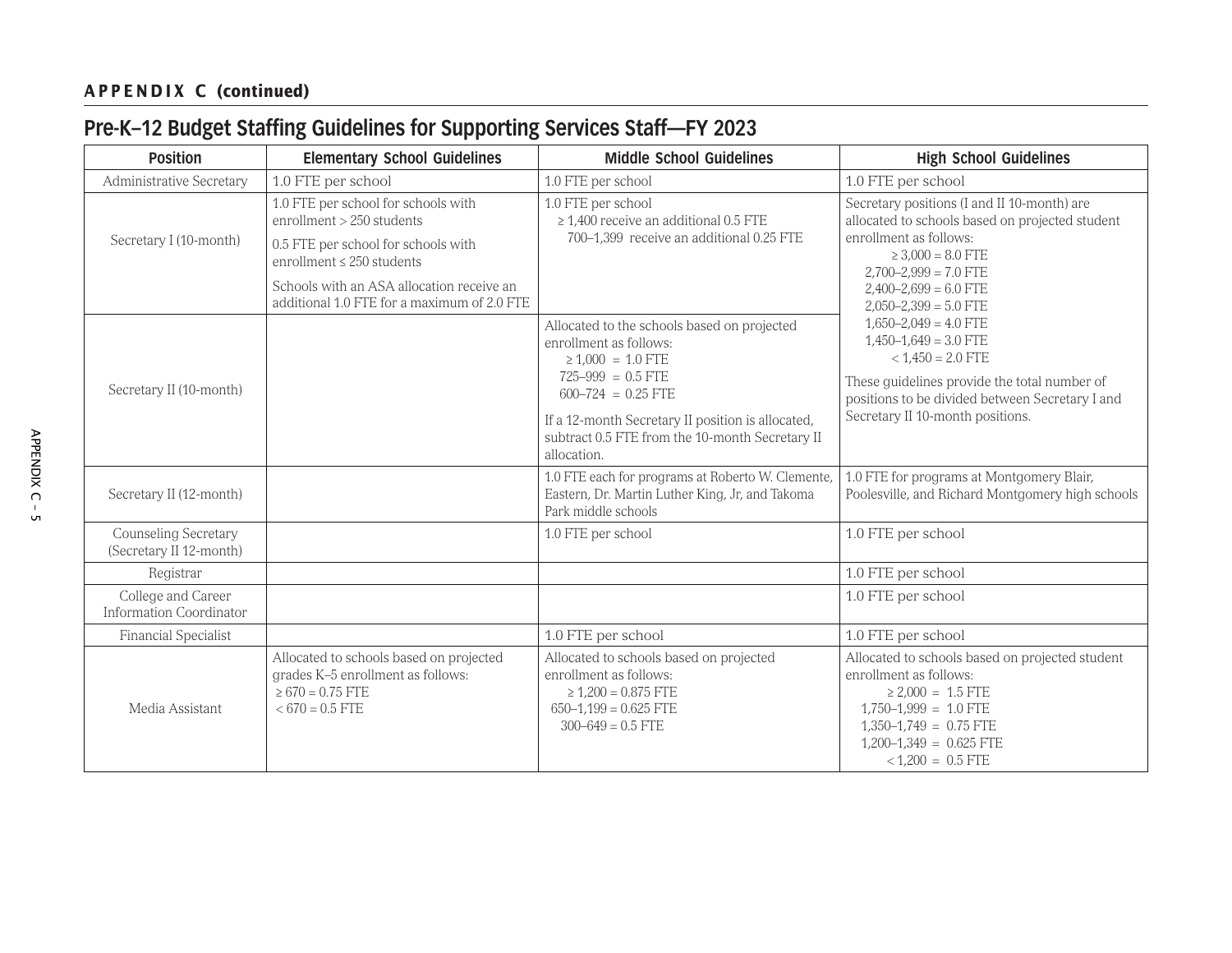### **APPENDIX C (continued)**

# **Pre-K–12 Budget Staffing Guidelines for Supporting Services Staff—FY 2023**

| <b>Position</b>          | <b>Elementary School Guidelines</b>                                                                                                                                                                                                                                                                                                                                                        | <b>Middle School Guidelines</b>                                                                                                                                                                                                  | <b>High School Guidelines</b>                                                                                                                                                                                                                                                                                                                                                                                                                                                                                                                                                                                                                                                                                                                                                              |
|--------------------------|--------------------------------------------------------------------------------------------------------------------------------------------------------------------------------------------------------------------------------------------------------------------------------------------------------------------------------------------------------------------------------------------|----------------------------------------------------------------------------------------------------------------------------------------------------------------------------------------------------------------------------------|--------------------------------------------------------------------------------------------------------------------------------------------------------------------------------------------------------------------------------------------------------------------------------------------------------------------------------------------------------------------------------------------------------------------------------------------------------------------------------------------------------------------------------------------------------------------------------------------------------------------------------------------------------------------------------------------------------------------------------------------------------------------------------------------|
| Paraeducator, Regular    | Allocated to schools based on projected<br>grades K-5 enrollment as follows:<br>$\geq 850 = 2.0$ FTE<br>$800 - 849 = 1.875$ FTE<br>$750 - 799 = 1.75$ FTE<br>$700 - 749 = 1.625$ FTE<br>$650 - 699 = 1.5$ FTE<br>$600-649 = 1.375$ FTE<br>$550 - 599 = 1.25$ FTE<br>$500-549 = 1.125$ FTE<br>$450-499 = 1.0$ FTE<br>$400-449 = 0.875$ FTE<br>$350 - 399 = 0.75$ FTE<br>$< 350 = 0.625$ FTE | Allocated to schools based on projected<br>enrollment as follows:<br>$\geq 1,600 = 1.0$ FTE<br>$1,350-1,599 = 0.875$ FTE<br>$1,100-1,349 = 0.75$ FTE<br>$850-1,099 = 0.625$ FTE<br>$600-849 = 0.5$ FTE<br>< 600<br>$= 0.375$ FTE | Allocated to schools based on projected<br>enrollment as follows:<br>$\geq 3,400 = 4.0$ FTE<br>$3,300-3,399 = 3.875$ FTE<br>$3,200-3,299 = 3.75$ FTE<br>$3,100-3,199 = 3.625$ FTE<br>$3,000-3,099 = 3.5$ FTE<br>$2,900-2,999 = 3.375$ FTE<br>$2,800-2,899 = 3.25$ FTE<br>2,700-2,799 = 3.125 FTE<br>$2,600-2,699 = 3.0$ FTE<br>$2,500-2,599 = 2.875$ FTE<br>$2,400-2,499 = 2.75$ FTE<br>$2,300-2,399 = 2.625$ FTE<br>$2,200-2,299 = 2.5$ FTE<br>$2,100-2,199 = 2.375$ FTE<br>$2,000-2,099 = 2.25$ FTE<br>$1,900-1,999 = 2.125$ FTE<br>$1,800-1,899 = 2.0$ FTE<br>$1,700-1,799 = 1.875$ FTE<br>$1,600-1,699 = 1.75$ FTE<br>$1,500-1,599 = 1.625$ FTE<br>$1,400-1,499 = 1.5$ FTE<br>$1,300-1,399 = 1.375$ FTE<br>$1,200-1,299 = 1.25$ FTE<br>$1,100-1,199 = 1.125$ FTE<br>$<1,100 = 1.0$ FTE |
| <b>ESOL</b> Paraeducator | Allocated to schools based on METS<br>enrollment as follows:<br>$> 24 = 1.0$ FTE<br>$15 - 24 = 0.75$ FTE                                                                                                                                                                                                                                                                                   | Allocated to schools based on METS enrollment<br>as follows:<br>$> 24 = 1.0$ FTE<br>$15 - 24 = 0.75$ FTE                                                                                                                         | Allocated to schools based on METS enrollment<br>as follows:<br>$\ge$ 52 = 1.5 FTE<br>$32 - 51 = 1.0$ FTE<br>$0 - 31 = 0.5$ FTE                                                                                                                                                                                                                                                                                                                                                                                                                                                                                                                                                                                                                                                            |
| Pre-K, Paraeducator      | 0.375 FTE per 2.5 hour class                                                                                                                                                                                                                                                                                                                                                               |                                                                                                                                                                                                                                  |                                                                                                                                                                                                                                                                                                                                                                                                                                                                                                                                                                                                                                                                                                                                                                                            |
| Head Start, Paraeducator | 0.6 FTE per 3 hour 15 minute class                                                                                                                                                                                                                                                                                                                                                         |                                                                                                                                                                                                                                  |                                                                                                                                                                                                                                                                                                                                                                                                                                                                                                                                                                                                                                                                                                                                                                                            |
| Focus Paraeducator       | Title I schools are provided resources for<br>paraeducator allocations. Locally funded<br>focus paraeducators are allocated to schools<br>with high educational loads.                                                                                                                                                                                                                     |                                                                                                                                                                                                                                  |                                                                                                                                                                                                                                                                                                                                                                                                                                                                                                                                                                                                                                                                                                                                                                                            |